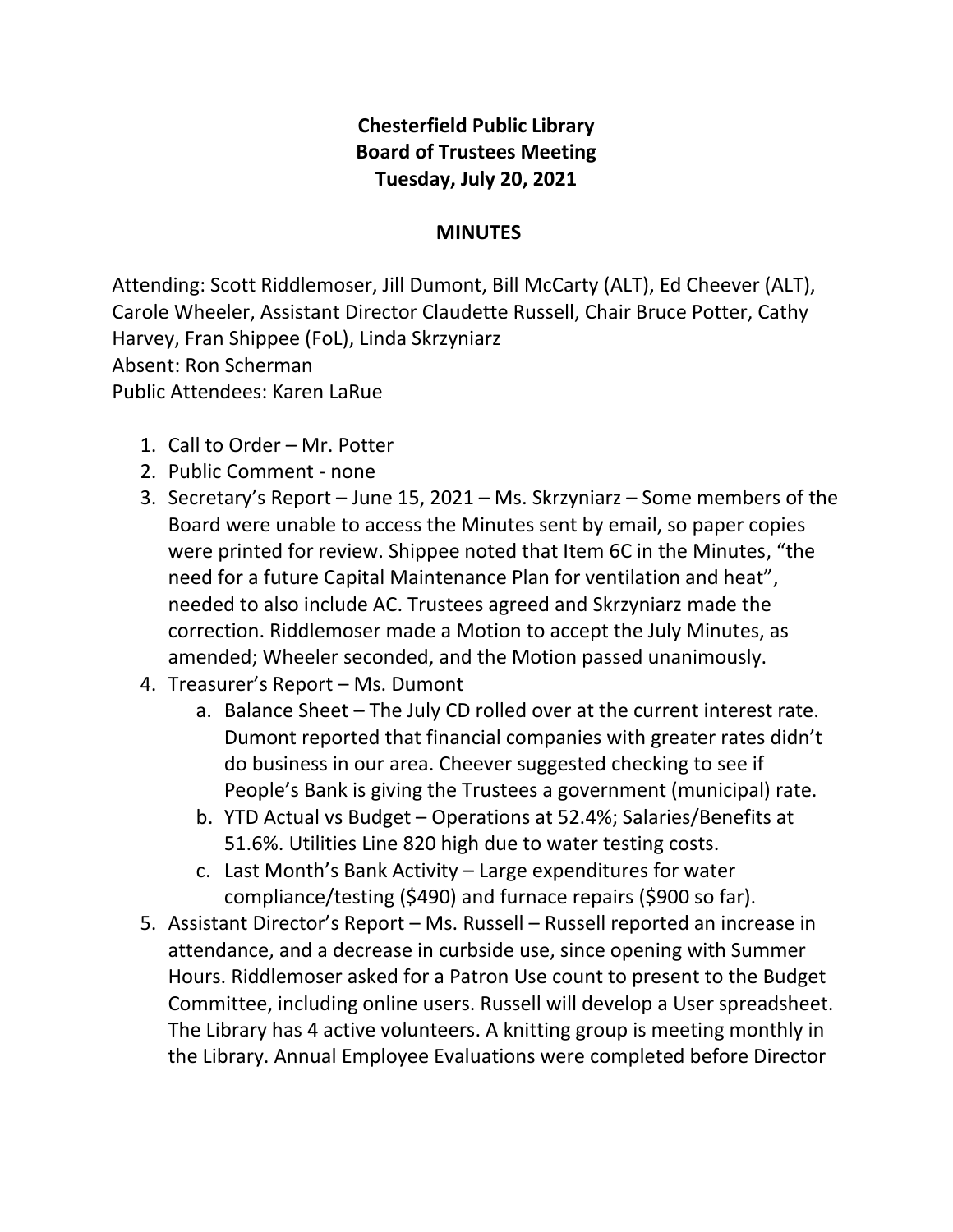Ruane's departure. The Chesterfield Girl Scout Troop has been mulching the Library's flower beds after weeding was done by a high school student.

- 6. Old Business
	- a. Coronavirus Protocols A discussion was initiated by Skrzyniarz, speaking for the Staff, to consider Masked Monday Mornings, to mitigate risks of Coronavirus exposure for our unvaccinated Patrons, especially children under age 12. After a lengthy discussion, Trustees decided to leave the current Covid Protocol policy as is. The Library Newsletter, website, and the Library's portion of Chesterfield Happenings need to be updated to reflect the current policy: Masks are required for all unless a Patron has been fully vaccinated. Hand sanitizer must be used upon entering the Library. Curbside pick-up is still available.
	- b. Heating and Ventilation update There have been recent furnace expenses, beyond replacing the circulation pump. Pinney Plumbing & Heating has been making the repairs. Potter has sent a letter to the SelectBoard for future furnace replacement, as well as addressing ventilation and AC. Potter has ordered new push pins for broken window screens.
	- c. Transition planning with Beth Ruane Ruane provided a comprehensive list of recommendations for future work to the Executive Committee on June 23<sup>rd</sup>. Skrzyniarz shared the 5 most immediate concerns: Children's Collection, After-School Programming, Staff meetings between Board and the Library Team, Catalog items without subject headings, and a full Collection Inventory. Ruane's recommendation list was shared with Russell.
	- d. Review of Personnel Policy After a discussion of Staff evaluations and merit pay increases, it was decided that the Policy Committee needed to bring the 2018 Personnel Policy up to date to include disciplinary procedures and actions. Harvey and Riddlemoser will present a revision at the next Board meeting. Riddlemoser stressed the need for standardized yearly contracts for the Staff. He volunteered to write the contract.
- 7. New Business
	- a. Staffing
		- i. An Assistant Librarian position of 20 hours has opened. Kathleen Packard has been hired to replace Thomas Nuhfer.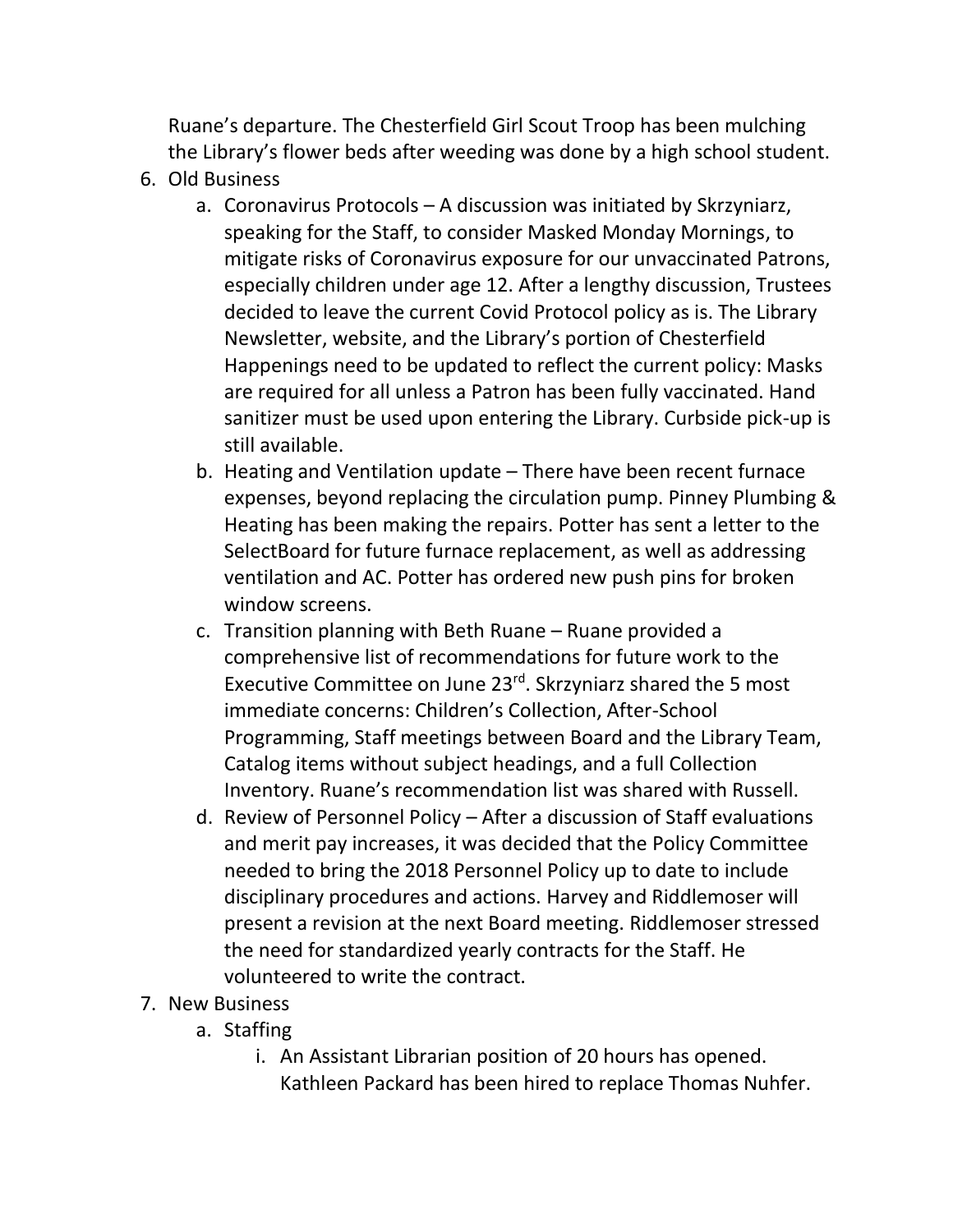Trustees need to provide her with a contract, job description, and a copy of the Personnel Policy. Kathleen started work on Monday, July 19<sup>th</sup>.

- ii. The Library is now open on a Summer schedule due to staffing shortages. Staff have a rotating work schedule for Saturdays, and volunteers are filling in as the second worker. Potter stated that there may be times this summer when the Two Person Policy needs to be flexible.
- iii. Staff Meetings The Executive Committee has set every other Tuesday, at 3:30 PM, as a Board/Staff Meeting time. Two meetings have taken place already. Harvey will replace Potter at the next meeting on August 3<sup>rd</sup>.
- iv. Workstations and Task Lists Russell has moved her desk into the workroom and LaRue is now working closer to the Children's Section. Staff have provided detailed job task lists to help the Board better understand daily, weekly, and monthly Library operations.
- b. Water testing Surface water was getting into the Library's well water, causing contamination. Cushing and Sons did some work at the well site. The water has been tested multiple times since. The water is now good, but still needs to be tested by the State to make it potable. Water testing is done quarterly for \$40.
- c. Workroom clean-up Dumont found a home for our 9 boxes of discarded books! The "Read on the Road" Program will continue to take books as they are weeded from our shelves.
- d. Coll's Cleaners comes once a week to clean the Library for \$65. Russell reported that she has not been happy with their cleaning job lately. She added that the bathrooms need to be cleaned at least twice a week. Shippee will talk to Alyssa about the cleaning job Coll's does for the Town Office. Potter asked all Board Members to come up with names of dependable cleaning companies/individuals for the next meeting.
- e. Garden The Friends of the Library are donating \$6800 to refigure and refurbish the Children's Garden. Cheever and Shippee have worked together on a plan that includes removing all side bushes, building a 4-foot Sure Pack gravel path, removing both Linden trees, relocating the rhododendrons, and putting up PVC white fencing on